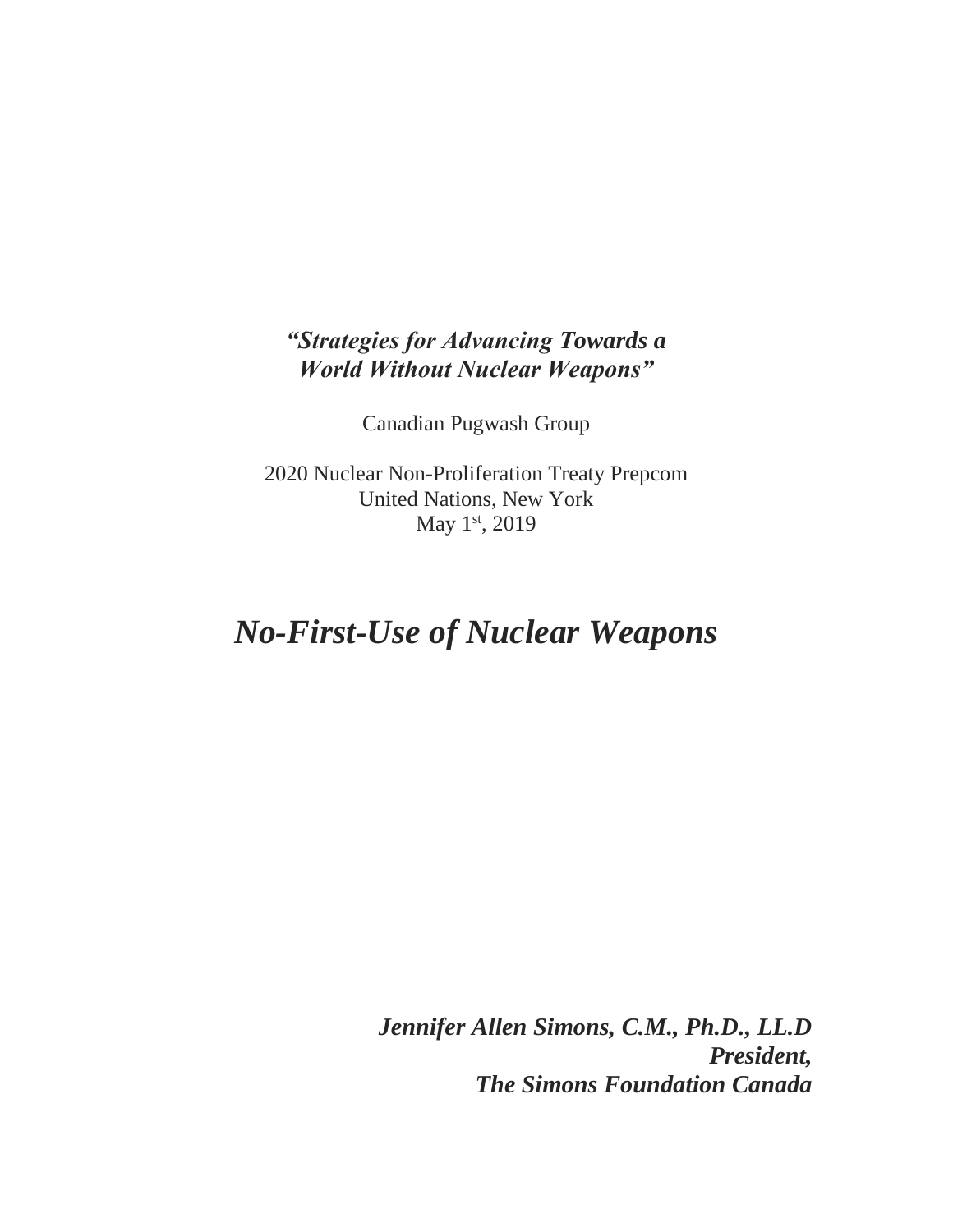I imagine we are all struggling– racking our brains - for ways to protect and strengthen the Nuclear Non-Proliferation Treaty and to further the nuclear disarmament agenda. As we move forward to the 2020 Review Conference we find ourselves in a crisis situation with, conceivably, the most dire consequences for humanity - the situation "potentially more dangerous than at any point during the Cold War."<sup>1</sup>

We are faced with a new arms-racing, made more dangerous because of the increasingly blurred line between nuclear and conventional weapons; because of the ambiguity created by dual-use missiles, and because of emerging military weapon-related technologies and cyber-capabilities; all of which render the existence of nuclear weapons more threatening and further undermine strategic stability between the global military powers.

We are confronted with the potential disintegration of the arms control regime, of unacceptable and growing nuclear risks, toxic relations between Russia and the United States; and the possibility of no treaties governing nuclear weapons.

We are, also, having to deal with a "deteriorating international security environment,"<sup>2</sup> with attacks on multilateralism and on international institutions; the growth of authoritarianism; with a new strident nationalism, and the potential demise of democracy.

It becomes essential for the safety and security of humankind that we protect and strengthen the Nuclear Non-Proliferation Treaty*,* particularly to further fulfilment of the 13 Steps for Disarmament in Article VI and the 2010 NPT Review Conference Action Plan.

Since the advent of the Nuclear Ban Treaty – which is to be applauded – the nuclear disarmament agenda has fragmented – with a growing rift between the proponents of the Ban Treaty and the proponents of the Comprehensive Approach for a Nuclear Weapons Convention. And there is, perhaps, an unbreachable divide between these groups and those who advocate the Step-by-Step approach to disarmament - the nuclear weapon states who – except for China - adhere to a nuclear war-fighting/deterrence posture. These divisions weaken - and could ultimately destroy - the NPT; and are an obstacle to the nuclear disarmament agenda. <sup>3</sup>

<sup>1</sup> Wolfgang Ishinger, *Epochal breaks", The Security Times,* February 2019

<sup>2</sup> Randy Rydell, quoting Guterres, *The Guterres Disarmament Agenda, Arms Control Today, Vol. 49, p20* <sup>3</sup> Ramesh Balakrishnan Carleton University Ottawa, Canada, *The UN Secretary-General has announced a new Agenda for Disarmament and its Implementation Plan. Will the Agenda and its Implementation Plan work? How should Canada Engage with it?* Graduate Research Awards for Disarmament, Arms Control and Non-Proliferation, The Simons Foundation, Dept. of Global Affairs Canada. January 2019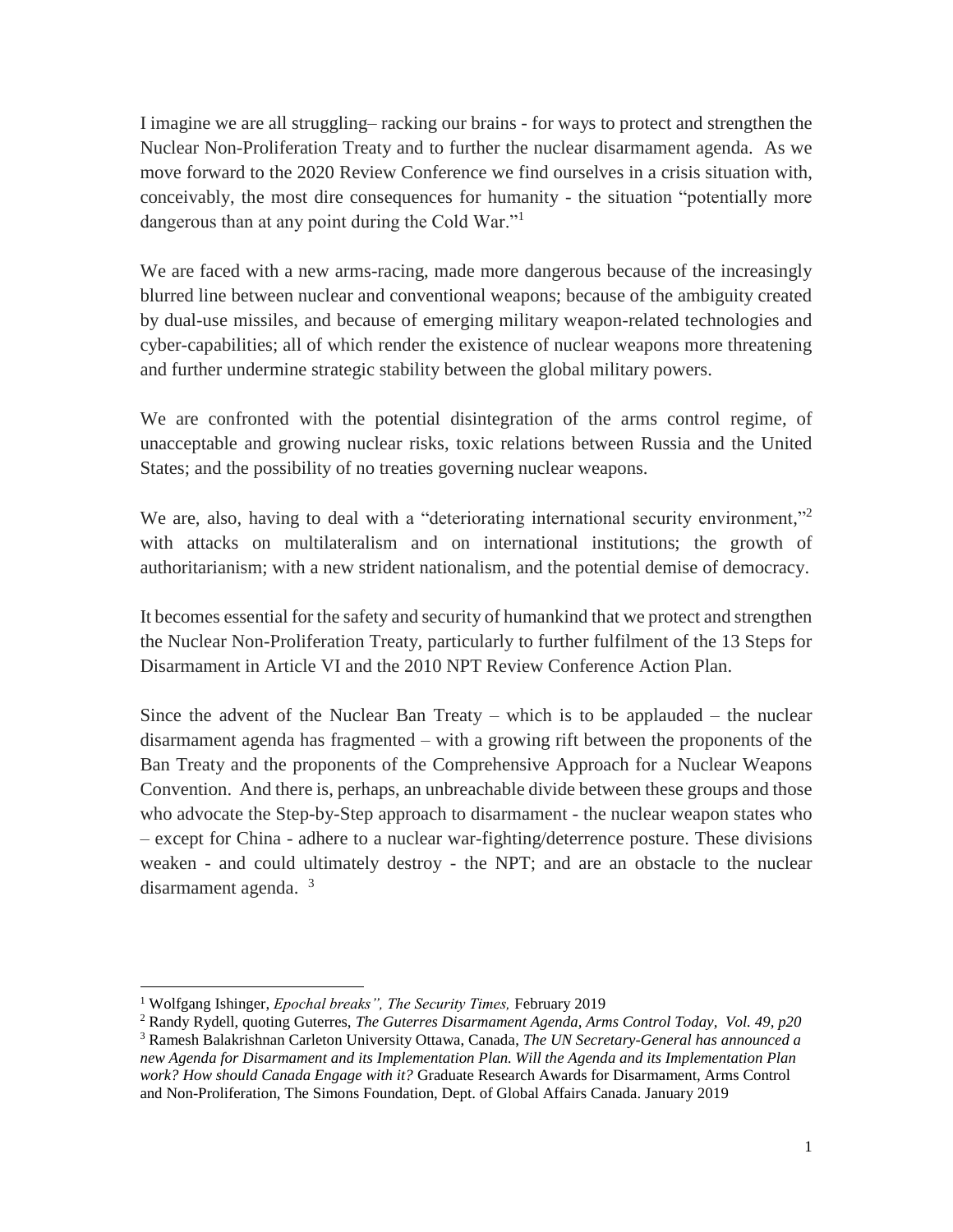The Entry-into-Force of the Comprehensive Test Ban Treaty, and the commencement of negotiations for the Fissile Material Cut-Off Treaty are stalled; and other Article VI commitments and the 2010 Practical Steps are ignored. I imagine that, in the near future, there will be little to no movement on these and on the majority of the commitments.

It is essential that we find avenues within the NPT to further nuclear disarmament in order to reduce the risk for humanity of accidental, mistaken or deliberate launch of nuclear weapons which could lead to a nuclear war.

One important step would be to support and actively promote **No-First-Use of nuclear weapons as a global norm.** A No-First- Use policy would reduce the risks of accidental, mistaken, or unauthorized use of nuclear weapons. This would strengthen the NPT's agenda by *"*reducing the role and salience of nuclear weapons in the security strategies of the nuclear-armed states". <sup>4</sup> It would also reduce the number of nuclear weapons that would have been necessary for First Strike capability.

No-First-Use of nuclear weapons would further Step 9 in Article VI by promoting "dealerting, "and other measures to … reduce the operational status of nuclear weapons systems."<sup>5</sup>

Bruce Blair – who I consider to be the foremost expert on No-First-Use and the de-alerting measures needed to implement it - writes on its merits, and I intend to quote him at length:

"An NFU treaty or executive agreement," he says, "would stabilize crises by narrowing the scope for miscalculating intentions. Allaying fear of an adversary's first strike would relieve the pressure to strike pre-emptively or launch an attack immediately upon the receipt of initial indications of an enemy strike in progress. It would tend to establish a degree of trust between adversaries that should work to foster restraint."<sup>6</sup>

As Bruce Blair and General James Cartwright of Global Zero say "a no-first-use policy could catalyse multilateral negotiations to reduce nuclear arms, discourage non-nuclear states from developing them and reinforce the Nuclear Non-Proliferation Treaty."<sup>7</sup>

I propose that active measures be taken by governments and civil society to support and work with China on bringing into fruition an international legally binding instrument to

<sup>4</sup> Bruce Blair, *The End of Nuclear Warfighting: Moving to a Deterrence Only Posture,* September 2018, p. 103.

<sup>5</sup> NPT Article VI, Step 9.

<sup>6</sup> Bruce Blair, *The End of Nuclear Warfighting: Moving to a Deterrence-Only Posture.* Sept 2018, p.102

<sup>7</sup> James E. Cartwright and Bruce G. Blair, "End the First-Use Policy for Nuclear Weapons", *New York Times*, August 14th, 2016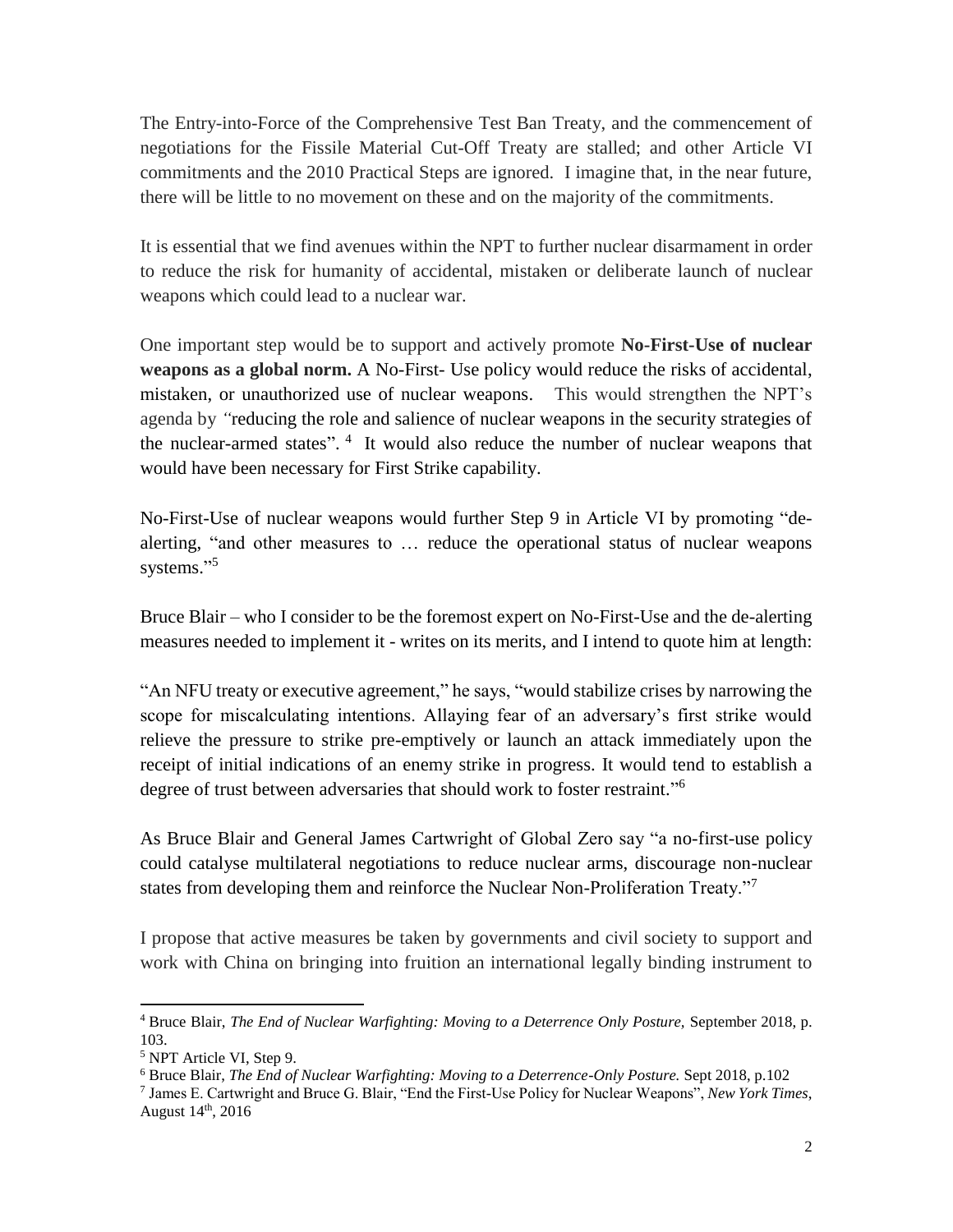prohibit No-First-Use of nuclear weapons, a treaty which China called for *first* in 1971; *then again* in 1994 when, once more, it was rejected but *did lead* to a bi-lateral agreement between Russia and China "committing them not to use nuclear weapons first against each other."<sup>8</sup>

In 2010, at the NPT Review Conference China repeated its call for the negotiation of "an international legally binding instrument to prohibit first-use of nuclear weapons and use, or threat-of-use of nuclear weapons, against non-nuclear weapon states and nuclearweapon free zones."<sup>9</sup>

"China has always highlighted its no-first-use pledge as a first, significant, meaningful and readily workable step in the multilateral disarmament effort,"<sup>10</sup> consistent with the NPT's Article VI.

China detonated its first nuclear weapon in October 1964. And on the same day, China announced its unequivocal no-first-use policy, and "soon afterwards" committed to not use "or threaten to use nuclear weapons against non-nuclear states or nuclear –weapon-freezones." $11$ 

China's No-First-Use policy, together with its limited number of nuclear weapons for defensive purposes only, was a deliberate policy to "gain acceptance as a nuclear weapons state" by not challenging the nuclear dominance" of the U.S. and the Soviet Union.<sup>12</sup>

But China has since become an economic and military power, and has become both threatened and threatening. China has challenged International Law and claimed virtually all the South China Sea and contested islands and built military facilities on artificially created islands.

Because of its new status as a world power, China, until 1998, was targeted with nuclear weapons by the United States. The country is also surrounded by nuclear weapon states, India, Pakistan, North Korea and Russia (though Russia and China have a No-First-Use agreement).

China has been charged with a lack of transparency with regard to its nuclear policy which China justifies as the "price … it pays for its no-first -use policy." Because China's nuclear

 $\overline{\phantom{a}}$ <sup>8</sup> B. Blair, *The End of Nuclear Warfighting: Moving to a Deterrence-Only Posture,* 2018, p.103

<sup>9</sup> [Kelsey Davenport](https://www.armscontrol.org/about/kelsey_davenport) [,www.armscontrol.org,](https://www.armscontrol.org/) March 2018

<sup>10</sup> Pan, May, 2018, p.14

<sup>11</sup>Zengqiang Pan, *A study of China's No-First-Use Policy on Nuclear Weapons,* http:/doi.org/10.1080/25751654.2018.1458415

<sup>12</sup> Pan, May 14, 2018, p.13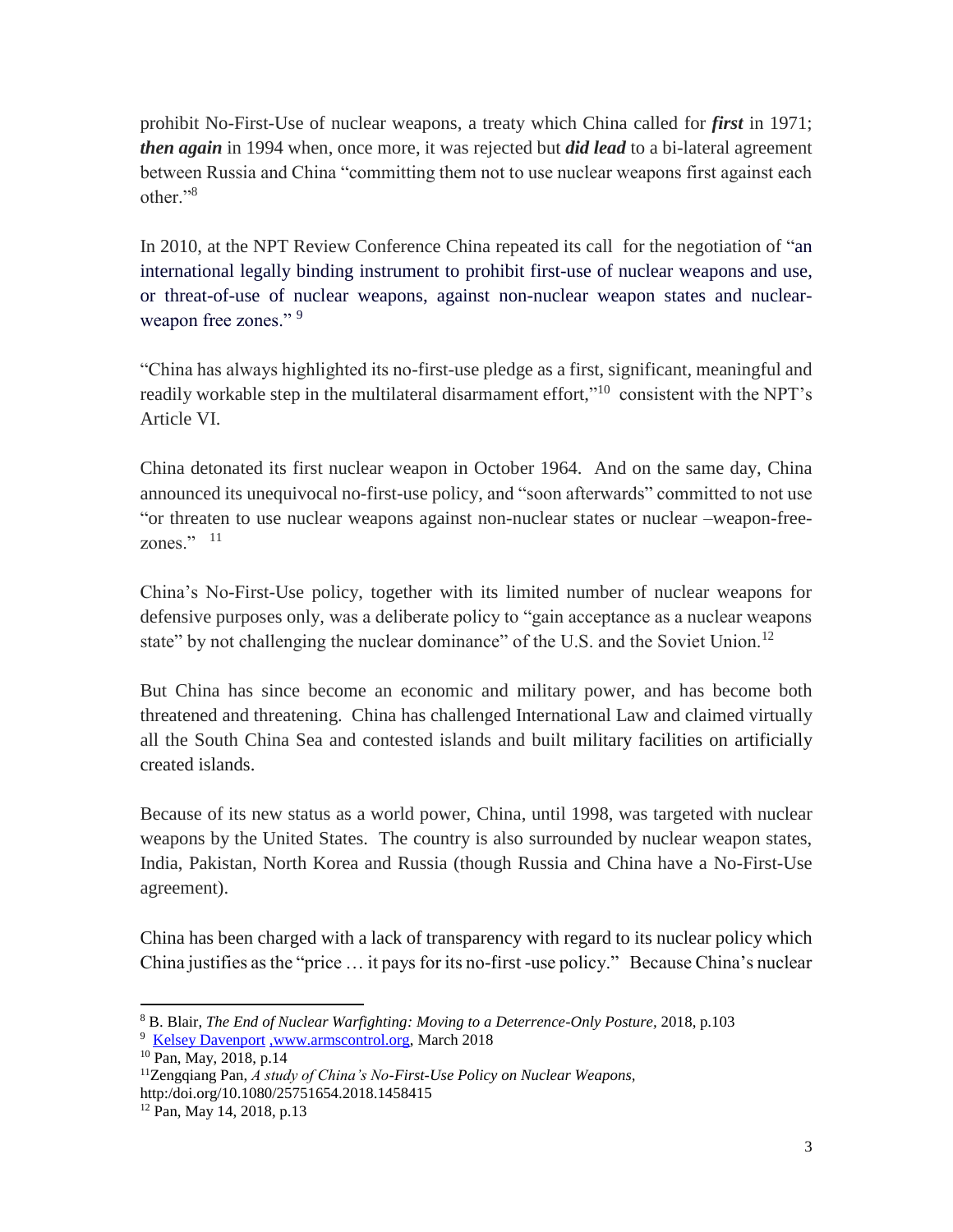weapons are for defensive purposes only, China "must conceal its nuclear forces in terms of number, quality, and deployment locations" in order to protect its nuclear forces from attack and be positioned to strike back if attacked.

"So long as its nuclear arsenal remains in a defensive posture, China will continue to maintain its technical opacity." <sup>13</sup>As soon as there is an international legally-binding Treaty for No-First-Use, "the door will be open for China to offer greater transparency on its nuclear weapons."<sup>14</sup>

At the Munich Security Conference, in February 2018, the Chair of the China National People's Congress reiterated China's commitment to the principle of no-first-use of nuclear weapons, and no-use of nuclear weapons against non-nuclear weapons state and nuclear weapons free zones.

Nevertheless, there have been calls within China to revoke its policy of No-First-Use. According to Chinese General Pan Zhenqiang, the No-First-Use policy is losing its appeal in China since the advent of the Nuclear Ban Treaty and China appears to be "more interested in maintaining strategic stability, based on the possession of nuclear weapons by a few, rather than implementing nuclear disarmament as required by the NPT."<sup>15</sup>

So, it is imperative that every effort be made – before it is too late - to convince China to maintain its Declaratory policy and to work with China in a bid to transform its No-First-Use policy into an international legally binding instrument. We must keep China at its word and endeavour to commit all nuclear weapons states to sign and ratify a No-first-Use international legally-binding treaty.

Of the states possessing nuclear weapons - besides China's and Russia's bilateral agreement - India is the only other state to have a No-First-Use policy, albeit with a few reservations. India did consider negotiating a No-First-Use agreement with China, but ultimately considered it unnecessary because of China's own declared No-First-Use policy.

India and Pakistan are not parties to the NPT and in all likelihood will not join until all nuclear weapons are eliminated and banned for all time. However, there is the possibility of a bi-lateral No-First-Use Agreement between them.

<sup>&</sup>lt;sup>13</sup>Transparency is one of the Article VI commitments and Action 5 of the 2010 NPT Action Plan.

<sup>14</sup> Pan, May 14,2018, p.16

<sup>15</sup> Pan, May 2018, 24-25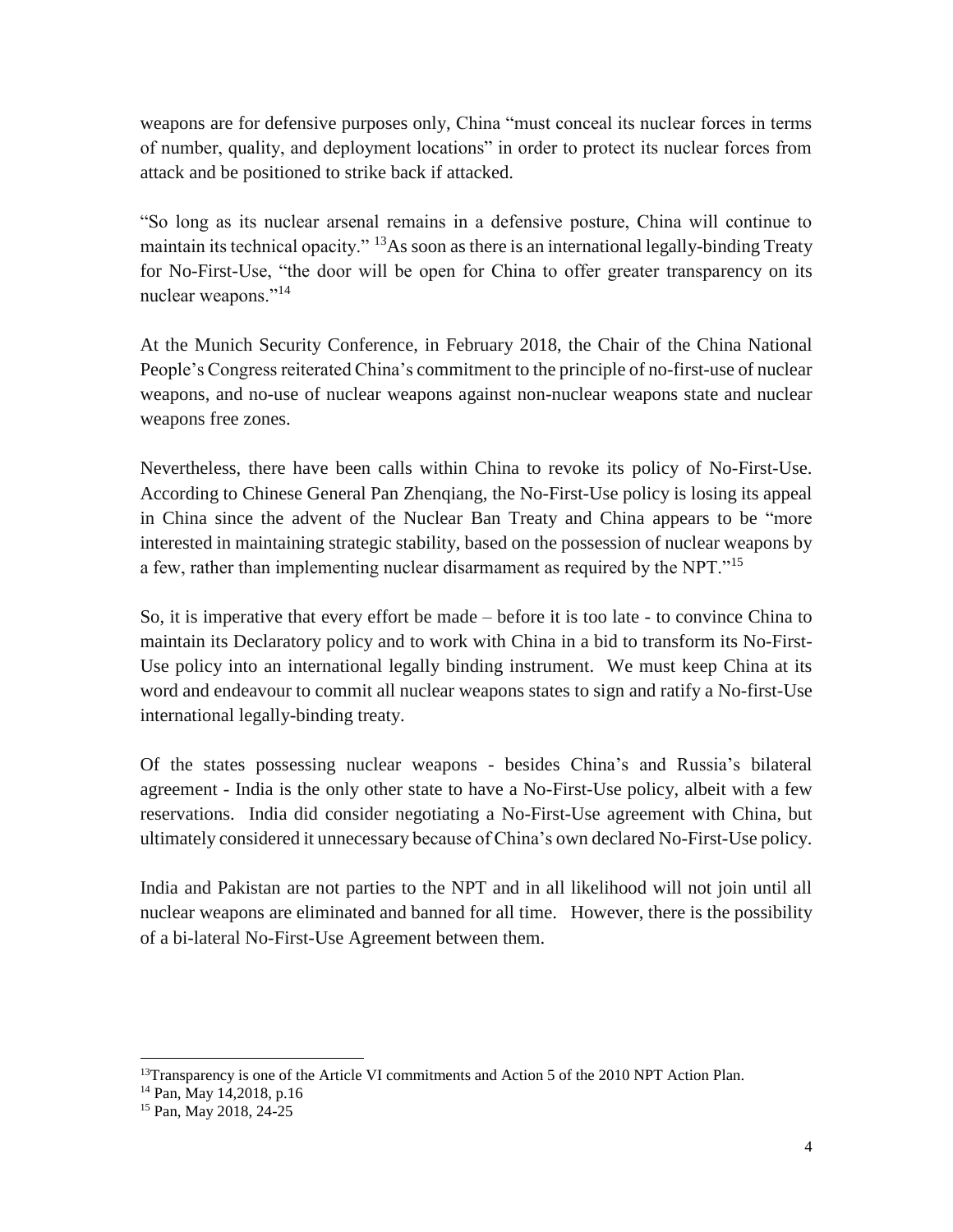During their recent conflict, Imran Khan, Prime Minister of Pakistan was very careful to ensure that the conflict did not become nuclear. Twenty-eight years earlier - in 1988 - the two countries signed a Non-Attack Agreement prohibiting attacks against Nuclear Facilities. Though this Agreement does not include nuclear weapons, it could, with encouragement, be seen as a first step - a basis for the inclusion of nuclear weapons - a bilateral No-First-Use agreement between the two countries.

North Korea is a pariah state possessing illegally-acquired nuclear weapons and has withdrawn from the NPT. It is highly unlikely that – currently – it would be party to a No-First-Use agreement and in fact, if fearing an attack by the United States it may attack first.

It is Russia's view that North Korea's denuclearization is an unrealizable goal. And if President Trump sidelines his current advisors and accepts the state into the so-called nuclear club - as he seems to want to do - we may see many nuclear capable states transform into nuclear weapons states and the demise of the NPT.

Israel remains an unknown.

 $\overline{\phantom{a}}$ 

Of the NPT-member nuclear weapons states only China has a No-First-Use- policy. The United States, the United Kingdom, Russia and France – have deterrence/nuclear warfighting policies. Three of these five nuclear weapons states have signed mutual detargeting agreements between them – between China and Russia in 1994; between Russia and the United States, also in 1994<sup>16</sup>; and between China and the United States in June 1998*. 17*

In April 2000, all five nuclear-weapon states issued a joint statement announcing that they would not target their nuclear weapons at any countries. <sup>18</sup>

<sup>&</sup>lt;sup>16</sup> White House Statement on Mutual Detargeting, January 14, 1994: United States and Russian experts have discussed for several months possible measures to improve strategic stability, increase mutual confidence, and step back from Cold War nuclear force postures. These discussions have included proposals for mutual **detargeting** of strategic nuclear systems. Based on these talks, the Presidents announced that they will direct the **detargeting** of strategic nuclear missiles under their respective commands. This means that by May 30, 1994, no country will be targeted by the strategic forces of either side. For the first time since the earliest days of the nuclear age, the two countries will no longer operate nuclear forces, day-to-day, in a manner that presumes they are enemies.

https:fas.org/nuke/control/detarget/news/940114-331576.htm

<sup>17</sup>Zhou Bo, "New Consideration of China's No-First-Use of Nuclear Weapons is Needed." *China US Focus,*  June 7<sup>th</sup>, 2016

<sup>&</sup>lt;sup>18</sup> "In April 2000, the five nuclear-weapon states issued a joint statement announcing that they would not target their nuclear weapons at any countries." *Report submitted by the People's Republic of China,*  "Implementation of the Treaty on the Non-Proliferation of Nuclear Weapons," 2005 NPT Review Conference N.Y. May 2005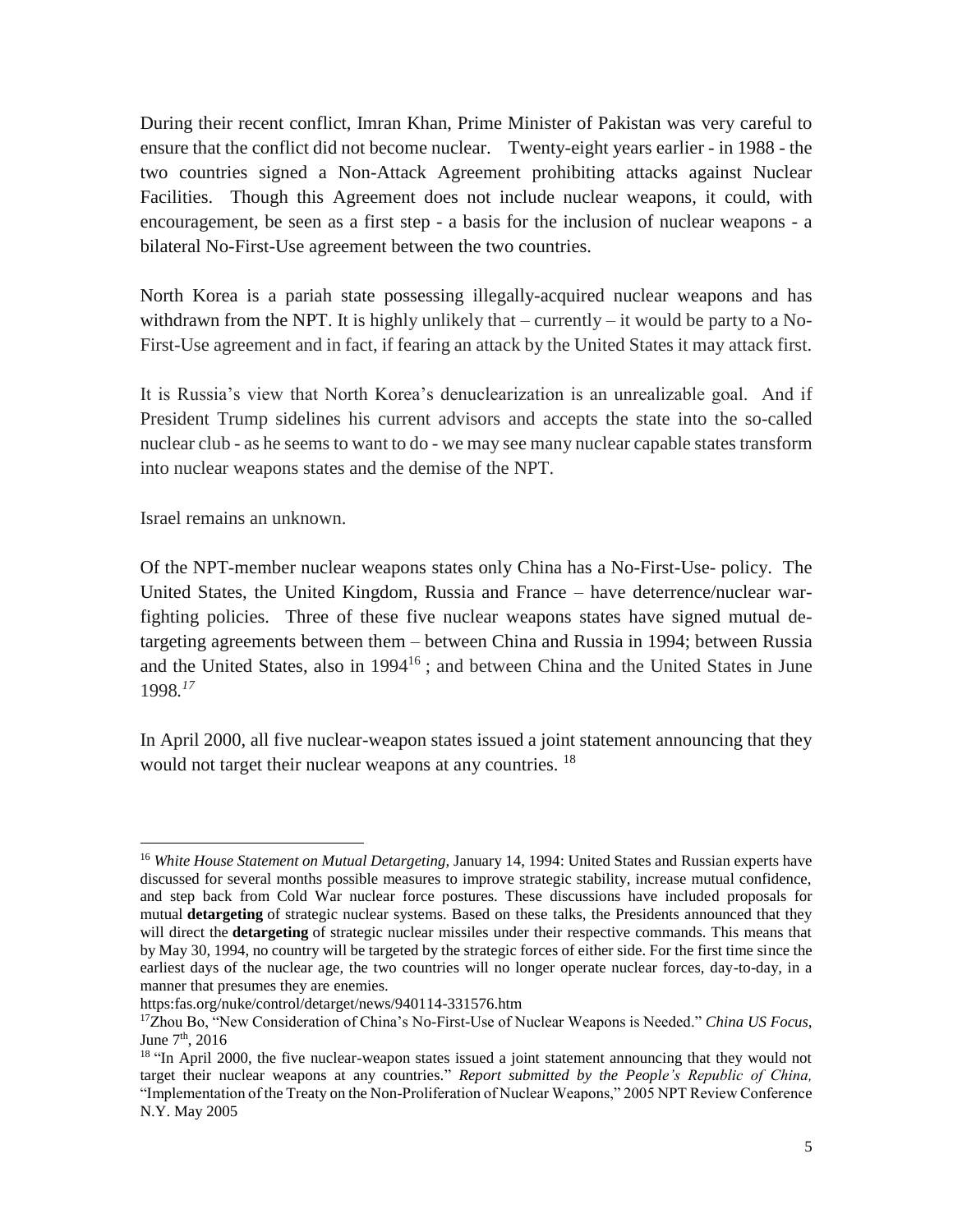France maintains a First Use – war fighting nuclear policy "to deter any type of attack on or invasion of France."<sup>19</sup> And may be the most resistant to joining an international legallybinding Treaty on No-First-Use of nuclear weapons.

The United Kingdom maintains a deliberately ambiguous nuclear policy, and "does **'not rule in or out** the first use of nuclear weapons<sup>"20</sup> However, during the previous election campaign, in May 2017 – the Labour Government committed to a No-First-Use policy. So a change of government – which is quite likely – augers well for nuclear disarmament issues and No-First-Use of nuclear weapons.

Russia's maintains a deterrence/war-fighting policy to "use nuclear weapons against attacks by conventional forces that represent an existential threat … or in retaliation for a nuclear or WMD attack."<sup>21</sup>

Russia does have a history of a No-First-Use policy. In "1993 Russia abandoned a 1982 Soviet Union No-First-Use pledge."<sup>22</sup> Russia - signatory to a bi-lateral No-First-Use Agreement with China and its 1993 de-targeting agreement with the United States - may be receptive, and could be given every encouragement to build on this and – at a minimum - enter into to a bi-lateral No-First-Use Agreement.

"Since the end of the Cold War, the United States has modified its declaratory policy to reduce the apparent role of nuclear weapons in U.S. national security, but it still has not declared that it would not use them first."<sup>23</sup>

The Obama Administration 2010 Nuclear Posture Review stated that "the United States reserved the right to use nuclear weapons to deter nonnuclear attacks.<sup>24</sup> "The Trump Administration's Nuclear Posture Review expands the possibilities in which nuclear first use would be considered to include a nuclear response to non-nuclear attacks."<sup>25</sup> And "proposes the development of 'more-usable' low-yield nuclear weapons."<sup>26</sup>

<sup>&</sup>lt;sup>19</sup> Panda, July 17<sup>th</sup>, 2018, p.10

<sup>20</sup> Anrik Panda, "No First Use and Nuclear Weapons, *Council on Foreign Relations*, July 17,2018, p.9: 2010- 2015 UK Ministry of Defense Policy Paper"

<sup>21</sup> Panda, July 17,2018, p.9

<sup>22</sup> Panda, July 17,2018, p.8

<sup>23</sup> Amy F. Woolf, "U.S. Nuclear Weapons Policy: Considering "No First Use', *Congressional Research Service,* March 1, 2019, p.1

<sup>&</sup>lt;sup>24</sup> Panda, July 17<sup>th</sup>,2018, p.5

<sup>25</sup> Bruce Blair, *Alternative Nuclear Posture Review*

<sup>26</sup> Daryl Kimball, *The Case for a U.S. No-First-Use Policy,* [www.armscontrol.org,](http://www.armscontrol.org/) October 2018,p.2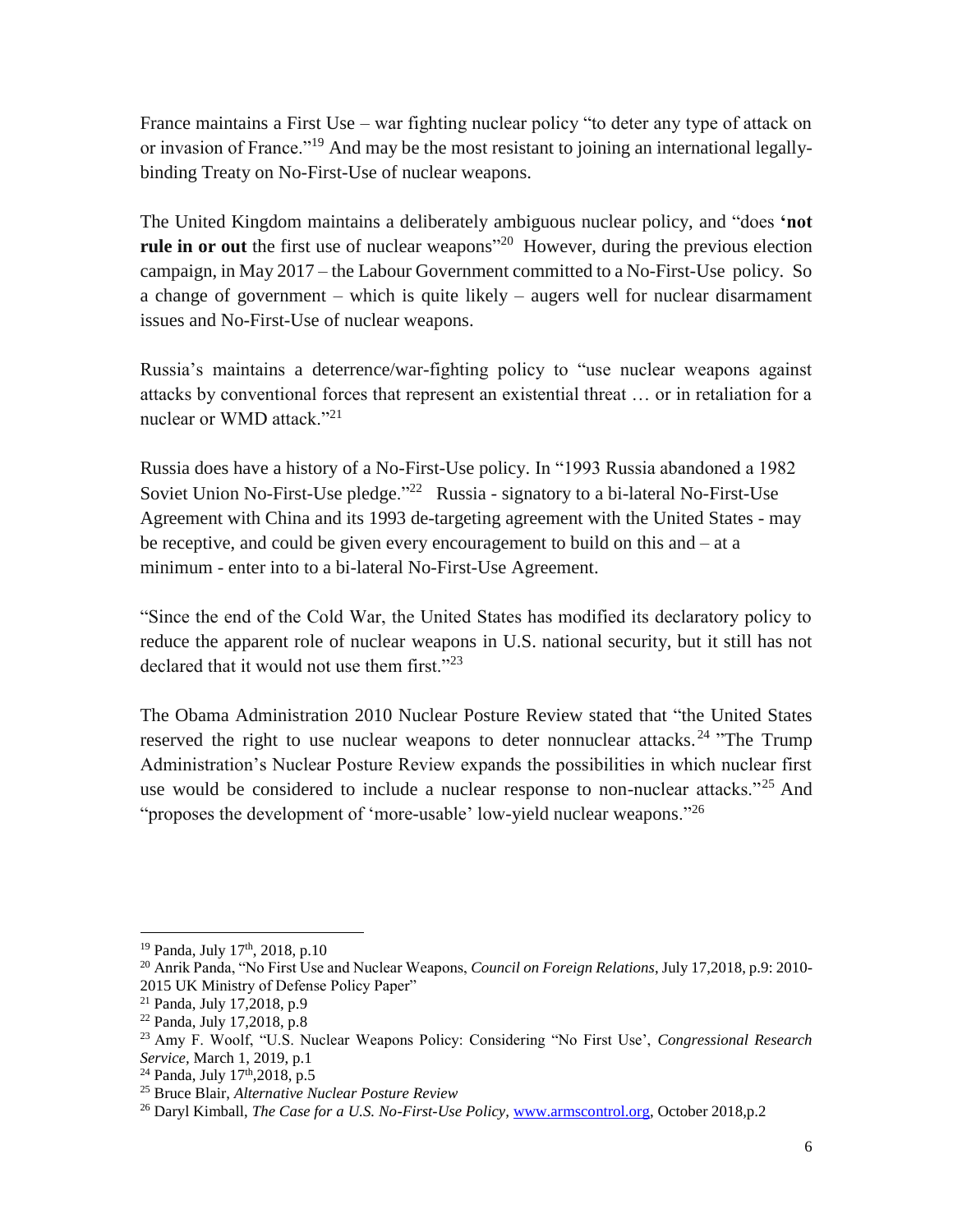In January of this year, "Senator Elizabeth Warren and House Armed Services Committee Chair Adam Smith introduced legislation that declared 'It is the policy of the United States to not use nuclear weapons first."<sup>27</sup>

As Global Zero's Bruce Blair and Jon Wolfsthal say, this policy "faces a steep uphill battle to become law in the current political environment<sup>"28</sup> but, I imagine, if there is a change in the U.S. Presidency in 2020 it cannot be discounted.

A major thrust in Global Zero's plan is to establish No-First-Use as a global norm. No-First-Use is an important component of the essential adjunct to the Global Zero Action Plan – parallel action to prevent use of nuclear weapons during the interim period between now and 2030, at which time, according to the Global Zero Action Plan, "all weapons will be transferred out of military service and into an inactive non-deployed status awaiting dismantling. By 2030 none of the nuclear weapons in the nuclear-possessor states will be operationally deployed or held in active reserve for military purposes*." 29*

Bruce Blair's intriguing premise is that a "No-First-Use treaty … could … accelerate nuclear disarmament by firmly establishing that the sole purpose of nuclear weapons is to deter their use by others, a principle that sets up the logic of 'global zero'."

"If all parties," he writes, "limit their weapons' role to deterring first use by threatening second use, then there is really no point in having them at all.

"If everyone sincerely vows never to use them first, and their operational postures align with a deterrence-only strategy, then logic suggests it is possible to give them up entirely if adequate monitoring arrangements can be instituted to guard against the possibility of a secret program or a breakout from the agreement.<sup>30</sup>

Global Zero will work with China and India, and possibly other nuclear-armed states, to achieve an internationally legally-binding treaty; or failing this, bi-lateral Agreements between nuclear-armed states, in order to build on what can be seen as a **historical pattern of nuclear weapons states of abjuring First-Use** through the utilization of bilateral de-targeting commitments between the U.S. and Russia, and the U.S. and China; the no-First-Use Bi-lateral Agreement between Russia and China; the Non-Attack on Nuclear Facilities Agreement between India and Pakistan; and the Declaration in 2000 by the P-5, that no NPT member state is targeted with nuclear weapons.

<sup>27</sup> Amy F. Woolf, "U.S. Nuclear Weapons Policy: considering 'No First Use.". *Congressional Research Service,* March 1, 2019

<sup>28</sup> Jon D. Wolfshal and Bruce Blair, *Nuclear No First Use is an Idea Whose Time Has Come*, unpublished

<sup>29</sup> Bruce Blair, email re Draft Global Zero Action Plan, April 2019

<sup>&</sup>lt;sup>30</sup> Blair, *The End of Nuclear Warfighting: Moving to a Deterrence-Only Posture*, Sept 2018, p.102